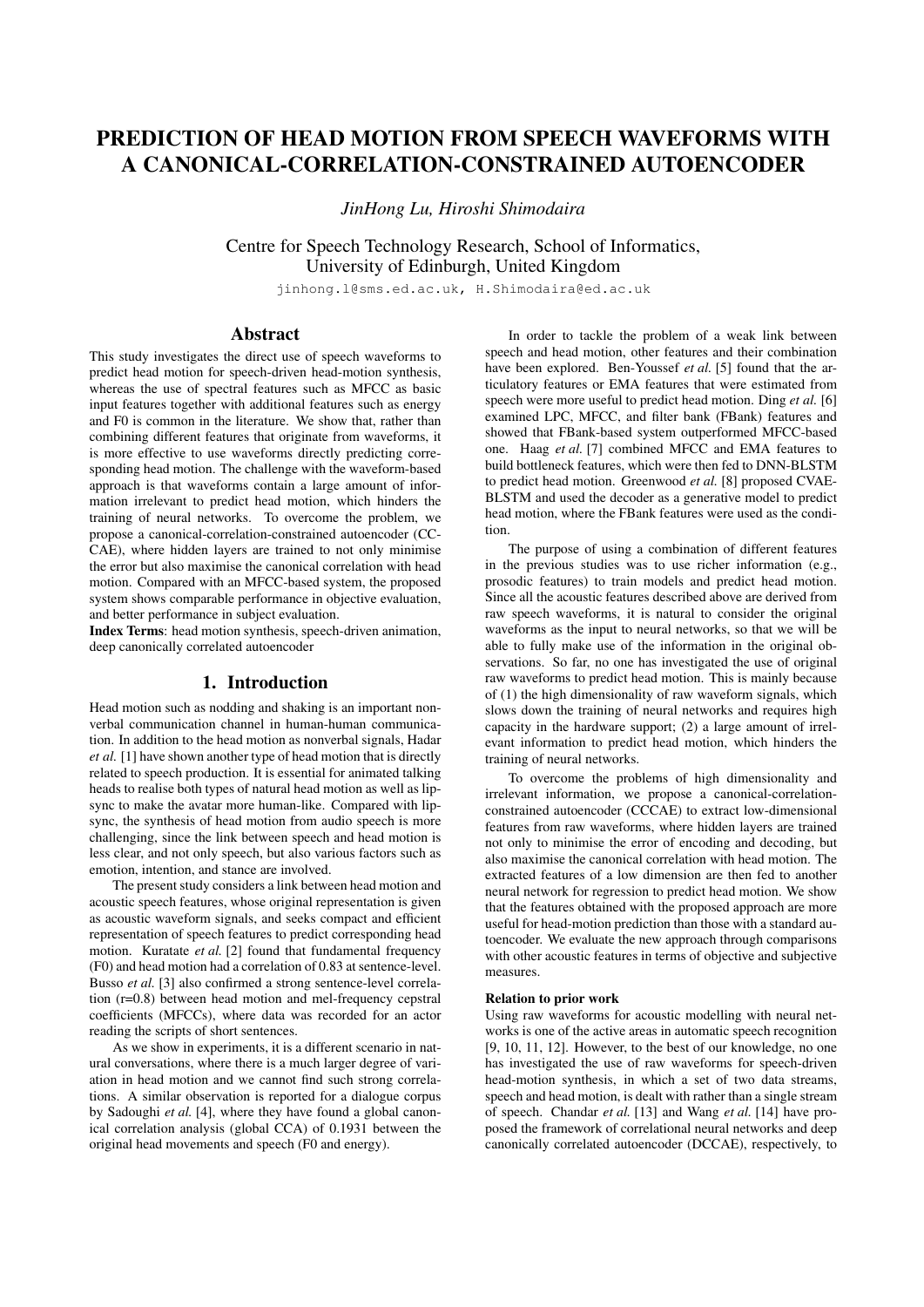

Figure 1: *Overview of the proposed system comprised of three modules: (A) waveform embedding with CCCAE, (B) DNN-based head motion regression from the embedded features, (C) post filter with an autoencoder.*

effectively model two data streams, and they applied the models to cross-language tasks and multi-view feature learning, where you can expect reasonably high correlations between two data streams. The present study is different in that the correlation between speech and head-motion features are much weaker, and our proposed model employs only one autoencoder whereas they employ two.

# 2. Proposed System

Our proposed system can be separated into three modules; (1) a canonical-correlation-constrained autoencoder (CCCAE) for compressing the high-dimensional waveform input to distributed embedding of low dimensions; (2) a regression model for predicting the head motion from the compressed embedding; (3) a post-filtering autoencoder for reconstructing smooth head motion. The overall framework of our proposed model is shown in Figure 1.

#### Waveform Embedding

The framework of autoencoder for a set of two data streams is proposed by Chandar *et al.* [13] and Wang *et al.* [14]. DC-CAE [14] consists of two autoencoders and optimises the combination of canonical correlation between the learned "bottleneck" representations and the reconstruction errors of the autoencoders. Since head motion is parameterised with a time series of rotation vectors of three dimensions in the present study, we do not need to use an autoencoder to reduce the dimensionality further. We thus employ a single autoencoder, in which hidden layers are trained in such a way as to not only minimise the reconstruction error, but also maximise the canonical correlation with head motion. Thus, instead of projecting the two features to a common subspace, we project raw waveforms to a subspace so that the embedded features are well correlated with head motion. We do not consider more advance architectures such as VAE/CVAE[8, 15, 16], because standard AE is more effective in this task as the generative models, VAE/CVAE, is harder in the training.

We train the proposed CCCAE with the following objective function,

$$
\text{Obj}_{\text{CCAE}} = \sum_{t} ||\boldsymbol{X}_{t} - p(f(\boldsymbol{X}_{t}))||^{2} - \alpha \text{CCA}(f(\boldsymbol{X}), \boldsymbol{Y})
$$
\n(1)

where  $X_t$  represents the input raw waveform vector at a time instance t to the encoder,  $f()$  represents the projection with the encoder,  $p()$  represents the reconstruction with the decoder,  $X$ and  $Y$  denote the whole sequences of waveform vectors and head motion vectors, respectively, and CCA() is the canonical correlation function.  $\alpha \geq 0$  is the weighting factor, where  $\alpha = 0$  corresponds to a standard autoencoder with an MSE loss function.

#### Head motion regression

A simple feed-forward deep neural network is applied here for the regression from the waveform embedded features to head motion. We do not consider more complex models such as CNN and LSTM, because the present study focuses on a compact and efficient representation of speech features rather than the regression of head motion; and previous studies [6, 7] showed no large differences among the models. Accordingly, we also do not consider auto-regressive models such as WaveNet [17].

As is shown in Figure 1(B), a context window of  $\pm 25$ frames, which is equivalent to 525ms effective speech content, is employed to predict head motion parameters.

#### Post-filter

Since the output trajectories of the neural networks are noisy or discontinuous due to the nature of speech, it is common to apply a post-filter as post-processing to obtain smooth head motion trajectories for animation [7, 18, 19].

The common training procedure of the de-noising model, which comprises applying dropout/Gaussian noise to the clean data for recreating noisy data [20, 21], does not work with our model as the Gaussian noise method does not give the expected sudden and quick movements as they would naturally occur. The dropout method, on the other hand, drops one of the three trajectories of the head motion, and this strictly limits the movement, causing unnatural behaviour. Therefore, instead of removing the noise from the jerky head motion, we expect the denoising filter to learn and know how the smooth head motion over a period should be. We assume a complete head motion in every consecutive 500ms [22] time frame, as the input,  $M_f$ , to the de-noising filter and the output are of the same length. We built a neural network based de-noising autoencoder following the architecture, trained with the "clean" data [23].

## 3. Experiments and Results

#### Dataset

We used the University of Edinburgh Speaker Personality and Mocap Dataset [24]. This dataset contains expressive dialogues of 13 native English semi-professional actors in extroverted and introverted speaking styles and the dialogues are non-scripted and spontaneous. For the purpose of our experiments, we selected data from one male (Subject A) and one female (Subject B). Six recordings (around 30 minutes) of each subject were used for training, two (around 10 minutes) for validation, and the remaining two (around 10 minutes) for evaluation, ignoring the differences in terms of the speaking style. Moreover,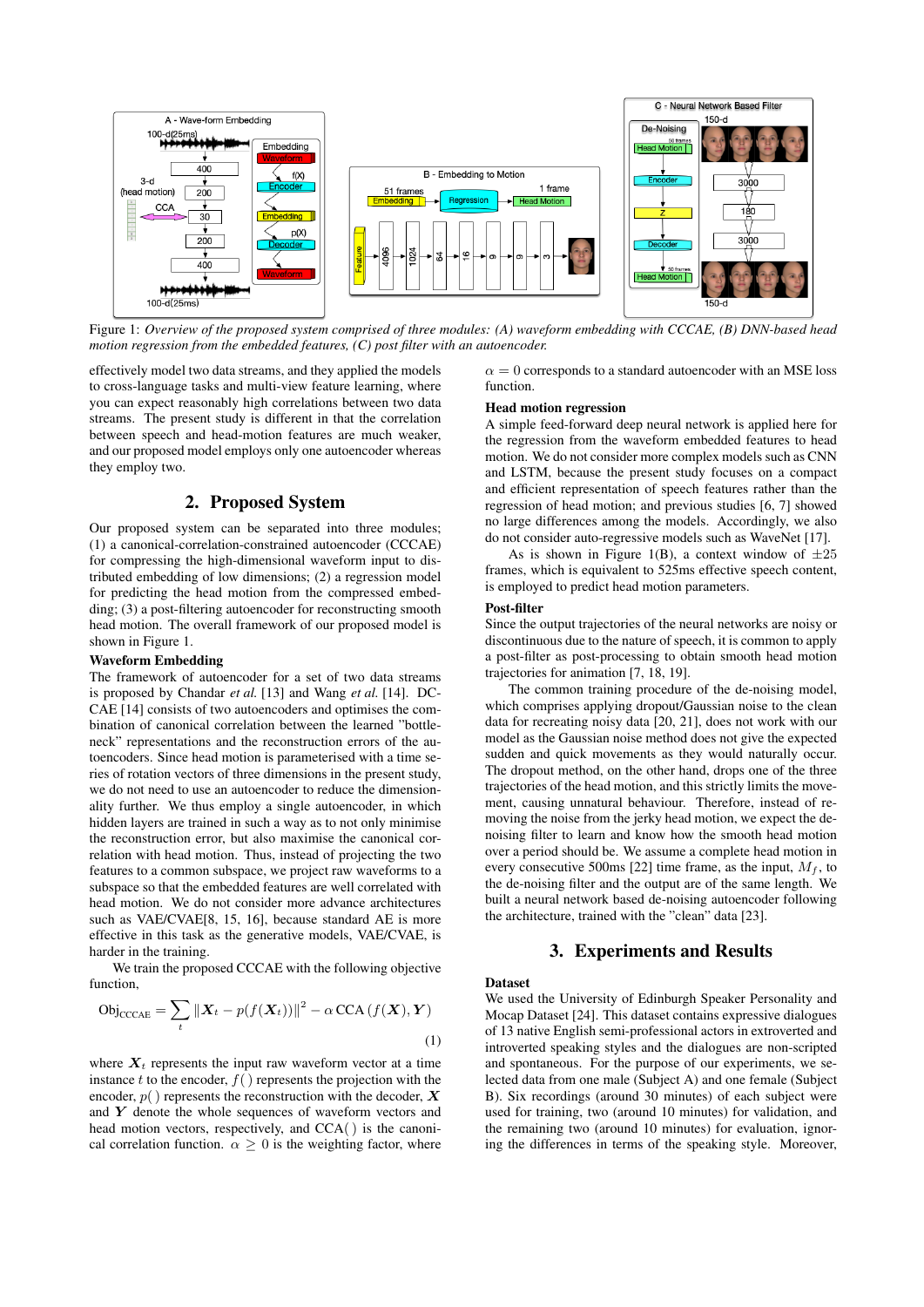we have chosen the benchmark dataset, IEMOCAP [3], to validate our model. We selected the recordings of the first female subject from the dataset as Sadoughi*et al.* [19]. We trained our models for each subject. Note that speaker-dependent training is a common practice in speech-driven head motion synthesis [25, 6, 19].

Speech Features Audio in the database was recorded with a headset microphone at 44.1 kHz with 32-bit depth and a MOTU 8pre mixer [26]. Separate recording channels were used for the two speakers and a synchronisation signal was recorded on a third channel in the mixer. For the purpose of this work, the audio signal was downsampled to 4 kHz prior to feature extraction. Raw waveform vectors were extracted using 25 ms windows with 10 ms shifting, which resulted in 100 dimensions. 13 MFCCs feature is formed by combining 1 energy coefficient and 12 Mel-cepstral coefficients, using SPTK [27]. We also added their first and second-order derivatives, resulting in 39- MFCCs. Voicing probability and energy were computed using openSMILE [28], and smoothed with a moving average filter with a window length of 10 frames. All the features were normalised in terms of variance for each dimension.

Head Motion Features Movements of the head as a 3D rigid-body were recorded with the NaturalPoint Optitrack [29] motion capture system at a 100 Hz sampling rate. From the marker coordinates, rotation matrices for the head motion were computed using singular value decomposition [30], which were further converted to rotation vectors of three dimensions.

#### Experimental Setups

We conducted preliminary experiments to decide the depth and width of the models, which are shown in Figure 1. We tested different numbers of nodes, 15, 30, and 60, for the embedding layer of CCCAE, and decided to use 30 nodes based on the performance of the autoencoder. In training and objective evaluation, we only used the frames where the target speaker for head-motion prediction was speaking, so that the models learnt the relationship between speech and head motion properly. In subjective evaluation, we made use of all the input audio sequences to generate head motion parameters. The following notations are used in the rest experiments.

- Wav<sub>AE</sub>: Embedded features extracted from the standard autoencoder (i.e., the output of proposed CCCAE with  $\alpha = 0$
- WavcccAE : Embedded features extracted from the proposed CCCAE with  $\alpha = 1$
- $M<sub>MFCC</sub>$ : Regression model trained with MFCC feature
- $M_{AE}$ : Regression model trained with Wav<sub>AE</sub>
- $M_{\text{CCCAE}}$ : Regression model trained with  $\text{Wav}_{\text{CCCAE}}$

 $M<sub>MFCC</sub>$ ,  $M<sub>AE</sub>$ , and  $M<sub>CCCAE</sub>$  use the same architecture in Figure 1(B) to predict head motion, while each model takes different feature vectors as input.

Training was conducted on a GPU machine and a multi-CPU machine with Tensorflow version 1.12 by mini-batch training using Adam optimisation (learning rate 0.0002) [31]. We also employed layer-wide pre-training [32].

## Objective Evaluation

To measure the similarity between two sequences of vectors, we employed normalised mean-squared error (NMSE), where MSE is normalised by the variance of ground truth, and local CCA [7]. As opposed to global CCA, which calculates canonical correlations over the whole sequence, local CCA calculates CCA scores for every sub-sequence obtained with a time window and takes the average of the resulting scores. We used local

Table 1: *Local CCA between speech features and original head motion.*

| Feature                 | Subject                 | <b>CCA</b> |       |       |  |
|-------------------------|-------------------------|------------|-------|-------|--|
|                         |                         | Training   | Valid | Test  |  |
| F0+Energy               | A                       |            |       | 0.107 |  |
|                         | B                       |            |       | 0.117 |  |
|                         | <b>IEMOCAP</b>          |            |       | 0.301 |  |
| FBank                   | A                       |            |       | 0.143 |  |
|                         | $\overline{\mathbf{B}}$ |            |       | 0.157 |  |
|                         | <b>IEMOCAP</b>          |            |       | 0.392 |  |
| <b>MFCC</b>             | A                       |            |       | 0.238 |  |
|                         | B                       |            |       | 0.257 |  |
|                         | <b>IEMOCAP</b>          |            |       | 0.784 |  |
| waveform                | A                       |            |       | 0.186 |  |
|                         | B                       |            |       | 0.157 |  |
|                         | <b>IEMOCAP</b>          |            |       | 0.658 |  |
| <b>Wav<sub>AE</sub></b> | A                       | 0.221      | 0.196 | 0.196 |  |
|                         | B                       | 0.110      | 0.135 | 0.176 |  |
|                         | <b>IEMOCAP</b>          | 0.626      | 0.626 | 0.689 |  |
| Wavcccae                | A                       | 0.264      | 0.234 | 0.248 |  |
|                         | B                       | 0.220      | 0.240 | 0.266 |  |
|                         | <b>IEMOCAP</b>          | 0.774      | 0.784 | 0.838 |  |

Table 2: *Comparison of different systems in terms of performance of head motion prediction, where NMSE and local CCA are calculated between predicted head motion and ground truth.*

| System            | Subject        | Training    |            | Test        |            |
|-------------------|----------------|-------------|------------|-------------|------------|
|                   |                | <b>NMSE</b> | <b>CCA</b> | <b>NMSE</b> | <b>CCA</b> |
| $M_{MFCC}$        | А              | 0.82        | 0.47       | 1.58        | 0.33       |
|                   | в              | 0.55        | 0.57       | 1.71        | 0.34       |
|                   | <b>IEMOCAP</b> | 0.46        | 0.62       | 1.30        | 0.43       |
| MAR               | A              | 1.01        | 0.18       | 1.07        | 0.20       |
|                   | в              | 1.21        | 0.09       | 1.16        | 0.08       |
|                   | <b>IEMOCAP</b> | 0.98        | 0.01       | 1.11        | 0.00       |
| $M_{\text{CCAE}}$ | А              | 0.58        | 0.42       | 1.52        | 0.29       |
|                   | в              | 0.69        | 0.39       | 1.33        | 0.24       |
|                   | <b>IEMOCAP</b> | 0.68        | 0.61       | 1.14        | 0.37       |

CCA rather than global CCA, because head motion trajectories are not stationary and linear correlations rarely hold over long periods. We used a time window of 300 frames or 3 seconds.

In addition to the speech features described before, for comparison purposes, we also used F0+Energy (6 dimensions with delta and delta delta features) [4], FBank (27 dimensions of 26 filter-bank channels and log energy), and waveform (100 dimensions), which is the input to the proposed CCCAE.

#### CCA between speech features and original head motion

Before evaluating the performance of head-motion prediction from speech, we carried out a basic correlation analysis between speech features and head motion in terms of local CCA. Table 1 shows local CCA for each speech feature and for each subject. Note that CCA scores on training and validation sets are not shown for those features in which training is not involved. It can be found that F0+Energy gives the smallest, and MFCC and Wav<sub>CCCAE</sub> achieve the largest CCA scores with head motion. Compared to waveform, we can see a large improvement on the test set (by 33% for Subject A and 69% for Subject B) with  $\text{Wav}_{\text{CCCAE}}$  , whereas there is a small improvement with  $\text{Wav}_{\text{AE}}$ . Looking at the results of the benchmark dataset, our proposed feature has a improvement of 15% and 6.9% to waveform and MFCC respectively.

#### Evaluation of predicted head motion from speech

Based on the result of the basic analysis, we chose the three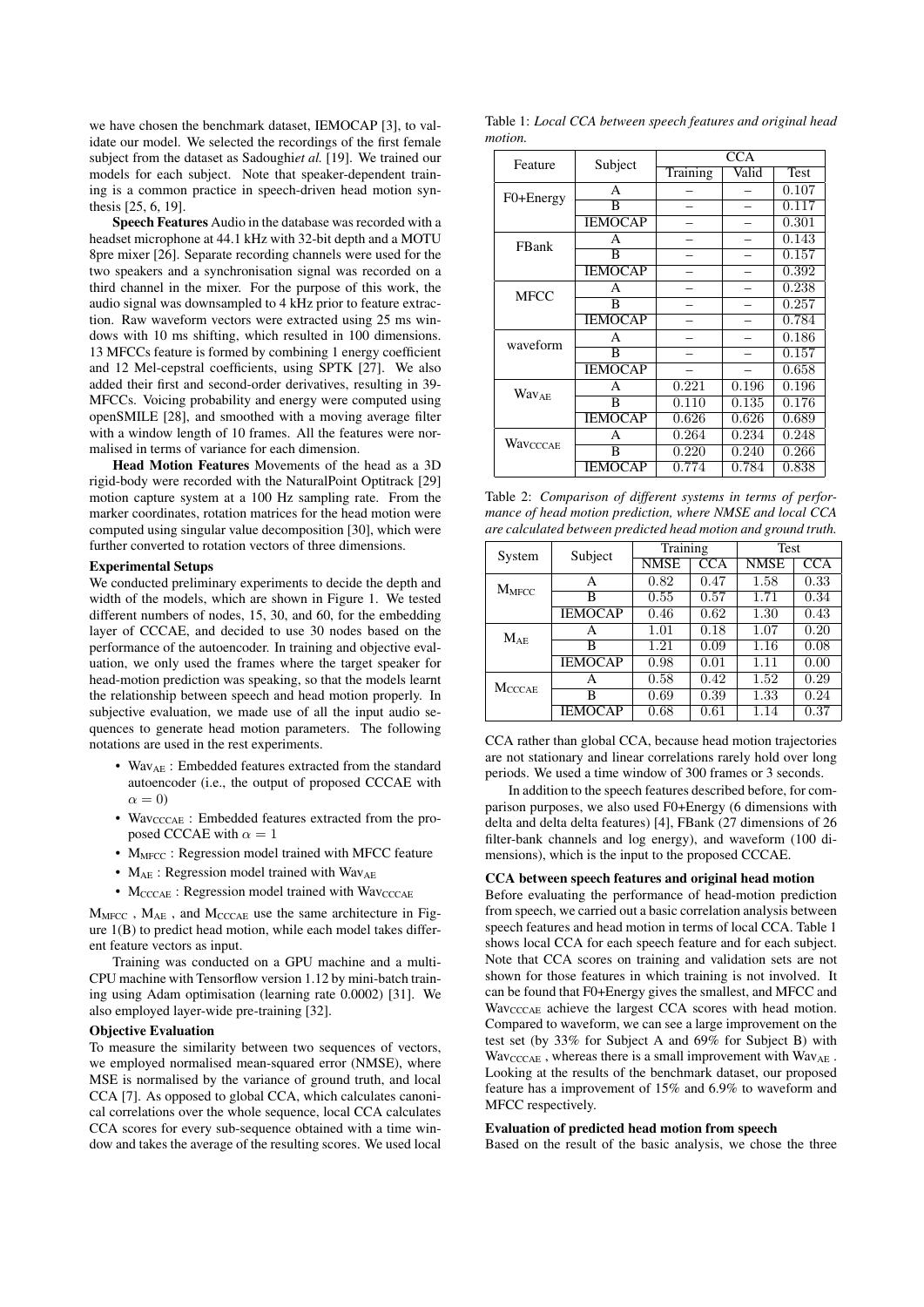

Figure 2: *Comparison of predicted head motion trajectories with different models in terms of standard deviation of each rotation parameter (*X, Y, Z*) and its derivative, where values are averaged over the two subjects.*

highest correlation features, MFCC, WavAE, and WavcccAE for the evaluation of head-motion prediction. Table 2 shows the comparison of different systems, where the quality of predicted head motion was evaluated in terms of NMSE and local CCA with the ground truth (original head motion). We also computed local CCA between the ground truth and randomised sequences of another subject different from Subjects A and B to estimate a chance score for the two original head-motion sequences that are totally different and unsynchronised from each other and supposed to have no correlations. The estimated chance score for Subject A, Subject B and IEMOCAP respectively is  $\rho_A$  = 0.16,  $\rho_B = 0.11$  and  $\rho_{IEMOCAP} = 0.18$ .

Although  $M_{AE}$  shows the lowest NMSE on the test set, it is just because the predicted head motion had little movement, which resulted in NMSE being close to 1.0. This is also reflected in the local CCA that,  $M_{AE}$  is worse than the chance score for both subjects. M<sub>CCCAE</sub> gets performance comparable to M<sub>MFCC</sub> in terms of NMSE. M<sub>MFCC</sub> gets the highest local CCA. Overall, the quality of  $M<sub>MFCC</sub>$  and  $M<sub>CCCAE</sub>$  in the test dataset is higher than the chance score.

CCA captures only one aspect of similarity, i.e., linear correlations between two data streams, and it does not tell us how similar the two streams are in terms of other aspects such as dynamic range and smoothness, which we believe are also crucial factors in human perception. We thus calculated the standard deviation (SD) of each head motion trajectory and its derivative, i.e., velocity, whose result is shown in Figure 2.  $M_{AE}$  has the smallest SD in all trajectories and velocities, which confirms that  $M_{AE}$  has very little movement as mentioned above. The ground truth has the largest SD over trajectories. M<sub>MFCC</sub> and M<sub>CCCAE</sub> show comparable performance, but yet not close enough to the ground truth. Compared in terms of velocity, the ground truth,  $M<sub>MFCC</sub>$ , and  $M<sub>CCCAE</sub>$  are similar to each other. This indicates that they are likely to have the same level of smoothness.

#### Subjective Evaluation

We conducted a perceptual test using the MUltiple Stimuli with Hidden Reference and Anchor (MUSHRA)[33]. We developed five test groups from Subject A, where each test group consisted of 3 randomly selected audio samples in the test set, and animations were created from each sample using 5 models: Ground Truth,  $M_{AE}$  ,  $M_{CCCAE}$  ,  $M_{MFCC}$  , and Anchor. Each animation lasts  $8 - 12$  seconds long (including speaking and listening frames). The anchor is created by selecting the original head



Figure 3: *The Boxplot of the MUSHRA score for the Subject A's animation of each model - horizontal line indicates the median.*

motion of another speaker with different utterances. This ensures that the anchor head motion has a natural behaviour, but it does not synchronise with the audio. The evaluation is performed such that every participant is assigned one test group and the animations of each test group are shown in a random order. Then, each participant watches each head-motion animation and gives a score, between  $0 - 100$ , for each animation. A group of 20 participants were involved in this evaluation and they were asked to give a score to each animation according to the naturalness of the synthesised head motion.

The result is shown in Figure 3. M<sub>AE</sub> scored the lowest among all including the anchor. We think the reason could be that as the predicted head motion with MAE conducted a relatively minor movement, which may seem contrary to regular human beings' behaviour, from the participants' perspective. The anchor scored the second lowest as expected, participants were able to figure out the non-synchronicity between the head motion and audio. Compared between MMFCC and MCCCAE models, participants scored higher for MCCCAE.

One explanation for M<sub>MFCC</sub> achieving better in the objective, but lower in the subjective than  $M_{\text{CCCAE}}$  may be that the participants were affected by the active head motion generated by  $M<sub>MFCC</sub>$  while the agent is listening, and they felt against natural human being. This also shows that objective is in things quantifiable, whereas subjective is one open to greater interpretation based on personal feeling[34].

# 4. Conclusions

In this paper, we have proposed an approach to create a highly correlated feature with head motion from raw waveform data using CCCAE. From the objective evaluations, we can conclude that (1) CCCAE enables creation of a more correlated feature (WavcccAE) with the head motion than WavAE and other popular spectral features such as MFCC and FBank. (2) the MCCCAE achieved the lowest NMSE in test dataset, although the local CCA is not the highest. (3) the analysis based on SD shows that  $M<sub>MFCC</sub>$  and  $M<sub>CCCAE</sub>$  are comparable performance. (2) and (3) indicate that  $Wav_{\text{CCCAE}}$  is capable of being used in achieving state-of-the-art results for predicting natural head motion with the advantage of the CCCAE. (4) MUSHRA test shows that excluding the ground truth, participants preferred to choose the animation generated by M<sub>CCCAE</sub> over the others. Overall, our M<sub>CCCAE</sub> shows better performance than M<sub>MFCC</sub>.